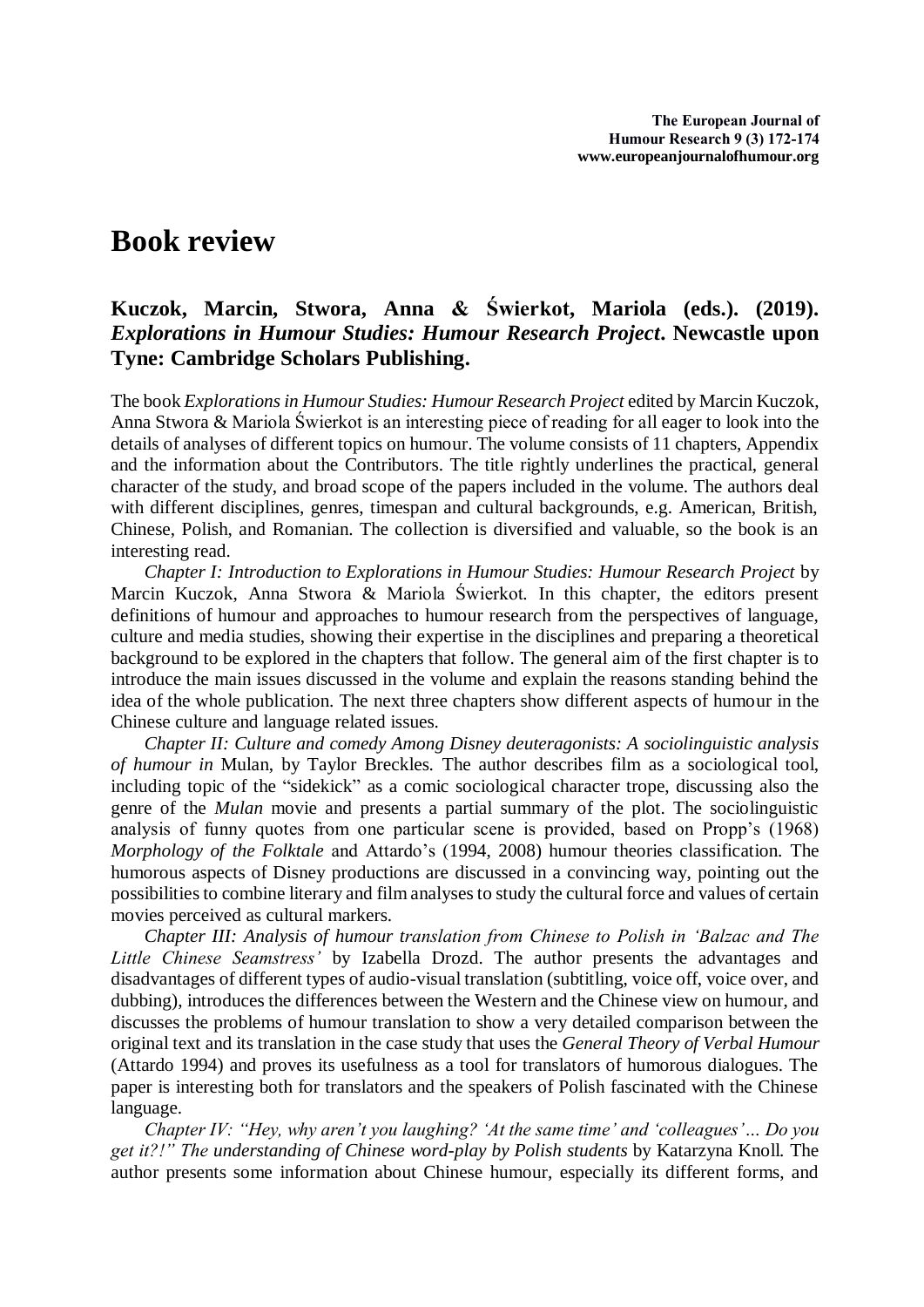points out the cultural role of homophony in the Chinese language. The paper is a description of an interesting study of investigating Polish students' understanding of Chinese jokes based on homophones. The jokes were evaluated (on the 1-5 scale of funniness) by both 12 native speakers of Mandarin and by 12 Polish learners of Mandarin. The comparison of the amusement among the Polish students and the Chinese appreciation of jokes was conducted and interesting results were obtained, suggesting that the teaching of the Mandarin language should include more exercises that allow the development of sensitiveness to the possible double meaning of Chinese expressions in learners coming from different cultural and linguistic backgrounds.

*Chapter V: "Who put the sword in the stone in the first place?" – Humour in subverted tropes in Terry Pratchett's Discworld Series,* by Mariola Świerkot. A well-written paper analysing humorous effects in fantasy novels consists of several interesting parts including: The allure of the familiar – the power of tropes in literary and cultural texts; Expecting the unexpected – *Discworld* and its inspirations; A trickster's toolbox – elements of the theoretical foundation of *Discworld*'s humour; A witch by any other name – a play on Shakespeare in *Wyrd Sisters*; Guardsmen and dragons – *Guards! Guards!* vs. legends of the old. In the well-conducted analysis, the author proves that tropes are "a powerful storytelling tool" (p. 76).

*Chapter VI: The dangers of ethnic humour – The curious case of Irish stereotyping* by Małgorzata Furgacz*.* The author presents Irish stereotypes in different genres seen in the historical background. She writes about the following: Historical backdrop of Irish America; The anti-Irish sentiment in cartoons and caricatures; and The stereotyping force of Irish jokes and gibes. The works of Christie Davies – the recognised ethnic humour researcher $1$  – are rightly used as methodological tools. The paper is accompanied by precisely described pictures. This informative chapter is well structured and pleasant to read.

*Chapter VII: "If we don't have a sense of humour, we lack a sense of perspective": Hi/story of humour in visual arts* by Małgorzata Wronka*.* The author in the first part of the chapter gives information about different theories of humour, and in the second one, she describes chronologically comic aspects of visual art. Her pointing out of different aspects of humour in visual artefacts is highly interesting, especially taking into consideration the fact that the chapter is nicely designed and well illustrated. It includes examples of early Egyptian, Greek and Roman art, together with the medieval Persian and Flemish artists' works. French Renaissance and contemporary art pieces are also introduced and skilfully analysed.

*Chapter VIII: Types of comic and stereotypes in Ion Luca Caragiale's Play* A Stormy Night, by Irina Vrabie*.* The paper introduces the play written by "one of the most representative Romanian writers employing humour" (p. 117), depicting Romanian society at the beginning of the 19th century. By presenting how social status, stereotypes and comic language could be involved in the analysis of characters (e.g. an adulterous wife trying to keep up appearances), the author gives us insight into culture-specific issues, but also into universal problems of people's weaknesses and different ways used to hide them. The introduction of comic characters and discussions about the stereotypes are also included in the chapter. The background knowledge about the author and the play is given, together with a brief description of the historical, political and social situation of Romania on the days when the play was being written.

The next two chapters deal with different aspects of multimodal advertising discourse.

*Chapter IX: The thin invisible line – Between funny and distasteful multimodal advertising discourse* by Anna Stwora*.* This paper is well-developed from a theoretical point of view. The *General Theory of Verbal Humour* framework (Attardo 1994) is competently applied to the analysis of advertisements. The author examines "whether there is any line between the appealing and the appalling in contemporary advertising discourse" (p. 129) by using qualitative

 $\overline{\phantom{a}}$ 

<sup>1</sup> It is worth mentioning that humorous journals have special issues dedicated to his memory (e.g. *The European Journal of Humour Research* 2017, *Humour: International Journal of Humour Research* 2019).